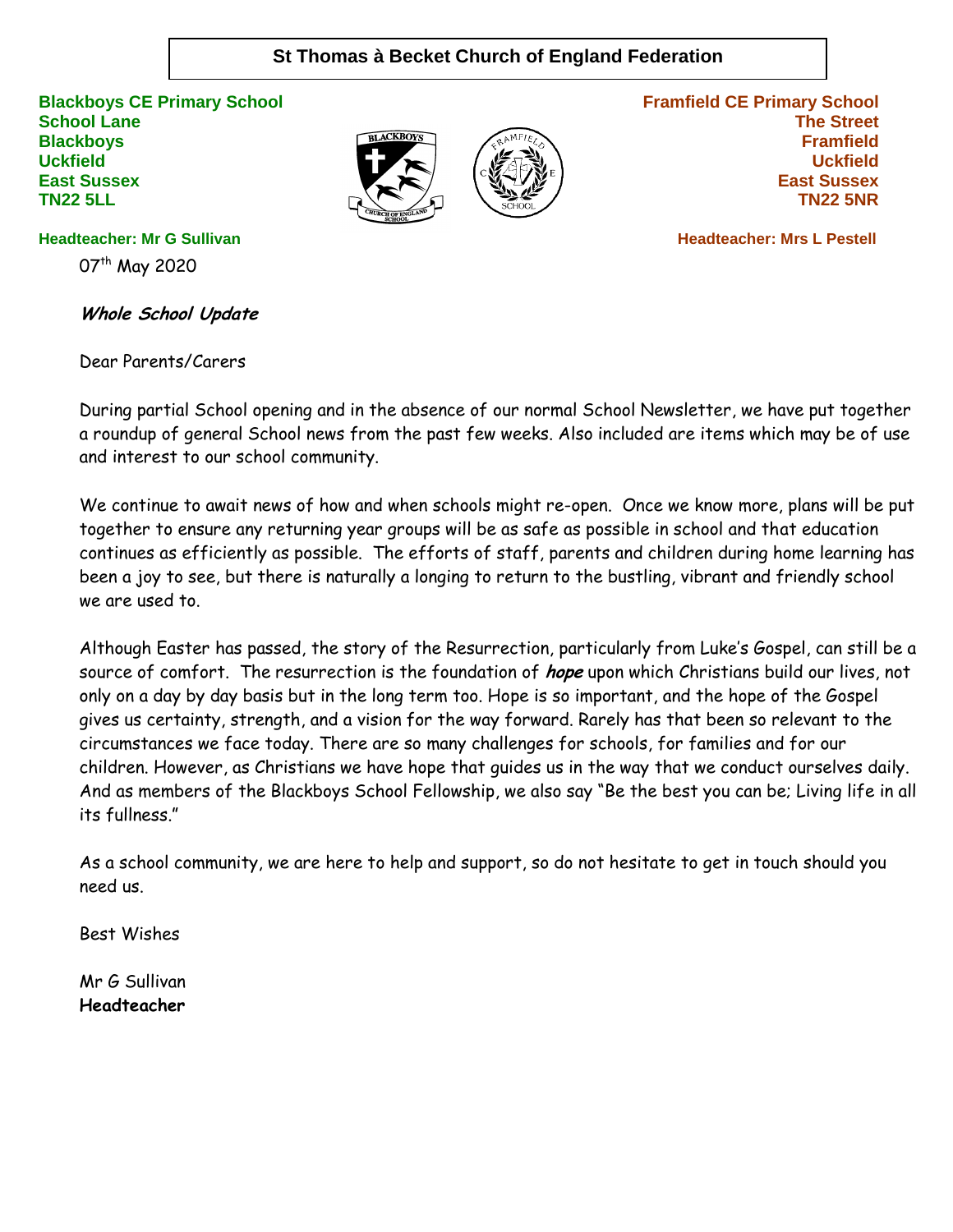## **Celebrating VE Day, Friday 08th May**

We have not been able to celebrate VE Day in quite the way we would have hoped here at school. However, we have reached out virtually to Purley Oaks Primary School in Croydon. Purley Oaks School pupils were evacuated to Blackboys during the Second World War and are mentioned in our school log book. We hope to strengthen this new found affinity with Purley Oaks Primary School when lockdown is over.

Year 6 pupil Hugo Ullmann has been busy during lockdown, producing a very professional film explaining VE Day and his own family's involvement in World War 2. You can view Hugo's film, ably assisted by his sister Meghan and his Mum and Dad, on our YouTube Channel at<https://www.youtube.com/watch?v=Uy-M3IHm1hg>

With this newsletter will be some templates to make bunting to celebrate VE Day at home.

Tomorrow there will be some reading, family discussion ideas and activity suggestions for children to engage with VE Day. These will be on the class pages of the school website.

### **Inset Days**

Please find below our planned Inset Days for current academic year and next. Please note that Monday 01st June is NO LONGER an Inset Day.

| Remaining Inset Days Academic Year 19/20                             |
|----------------------------------------------------------------------|
| Friday 10 <sup>th</sup> July 2020                                    |
| (please note Monday 01 <sup>st</sup> June is no longer an Inset Day) |
| Set Inset Days Academic Year 20/21                                   |
| Thursday 03rd September 2020                                         |
| Monday 05 <sup>th</sup> October 2020                                 |

#### **Year R Starters, September 2020**

Our welcome letter and admissions form went out to all our Parents/Carers of the new Year R group who will be starting with us in September 2020. If you are a family who has a child starting in Year R, September 2020 please can you return your completed form to the [office@blackboys.e-sussex.sch.uk](mailto:office@blackboys.e-sussex.sch.uk) at your earliest convenience? If you are unable to get the form back to us an acknowledgement of the place would be appreciated so we can secure your child's place.

#### **Help is there if you need it**

We have received the following information from our Diocese, The Diocese of Chichester, which may be of benefit;

## 'Hearing You' – Pastoral Phone Line

The Diocese with Together in Sussex are launching 'Hearing You', a new pastoral phone line to enable the people of Sussex to feel connected and supported. It is a phoneline that will provide pastoral support and a listening ear to the recently bereaved and people directly affected by the COVID-19 outbreak. It will be staffed by volunteers who are trained in pastoral care and listening skills: clergy and licensed lay ministers.

#### All volunteer listeners will:

\*Have an active DBS and have completed safeguarding training with the Diocese of Chichester. \*Be able to point callers to their parish clergy. \*Direct callers to other organisations offering specialist support if appropriate and also offer to pray for the caller or for their concerns.

The phone lines will be open to anyone living in Sussex whether they currently attend a church or not. The service will initially run from to the end of May, Monday to Friday, 9.00am to 7.00pm.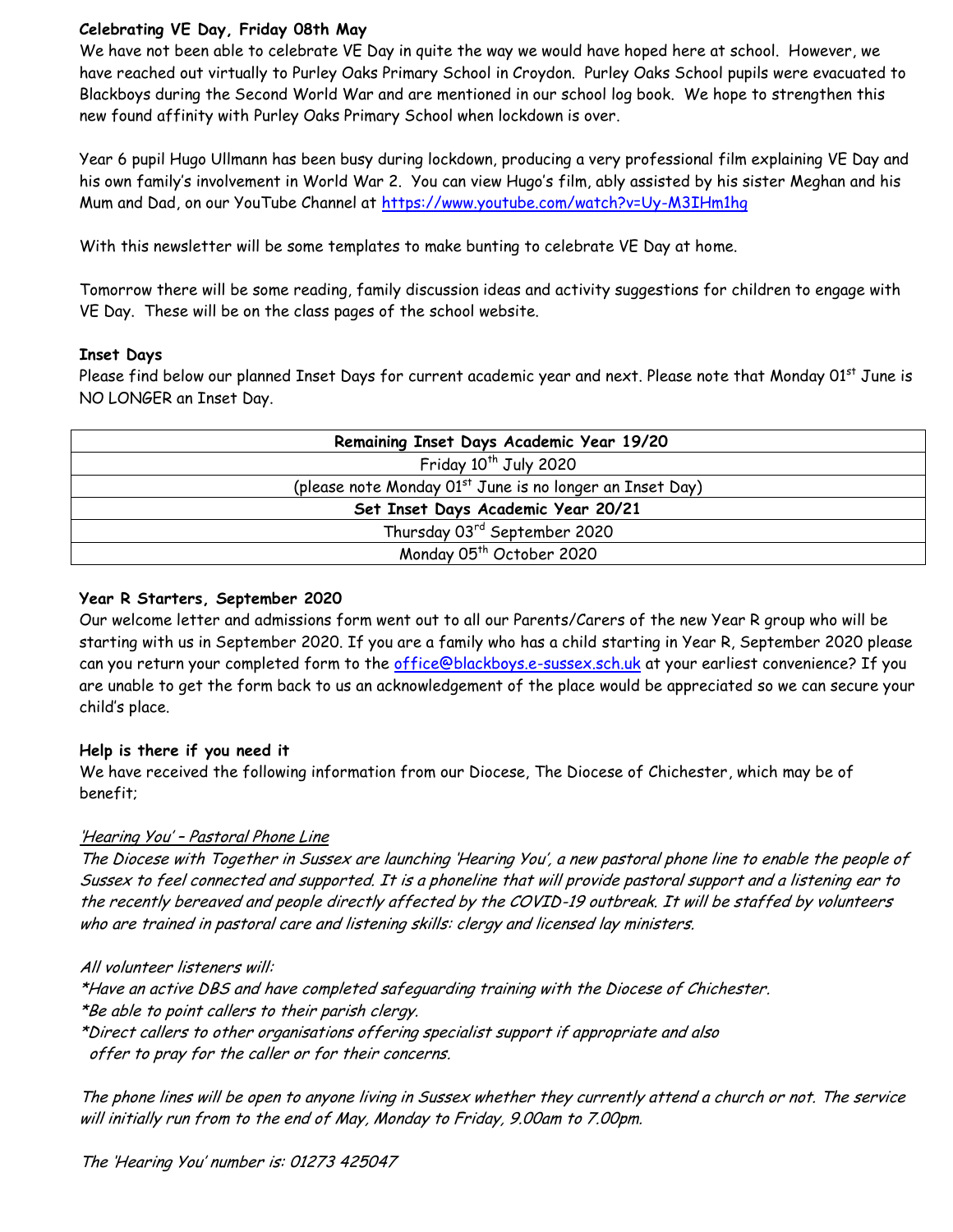